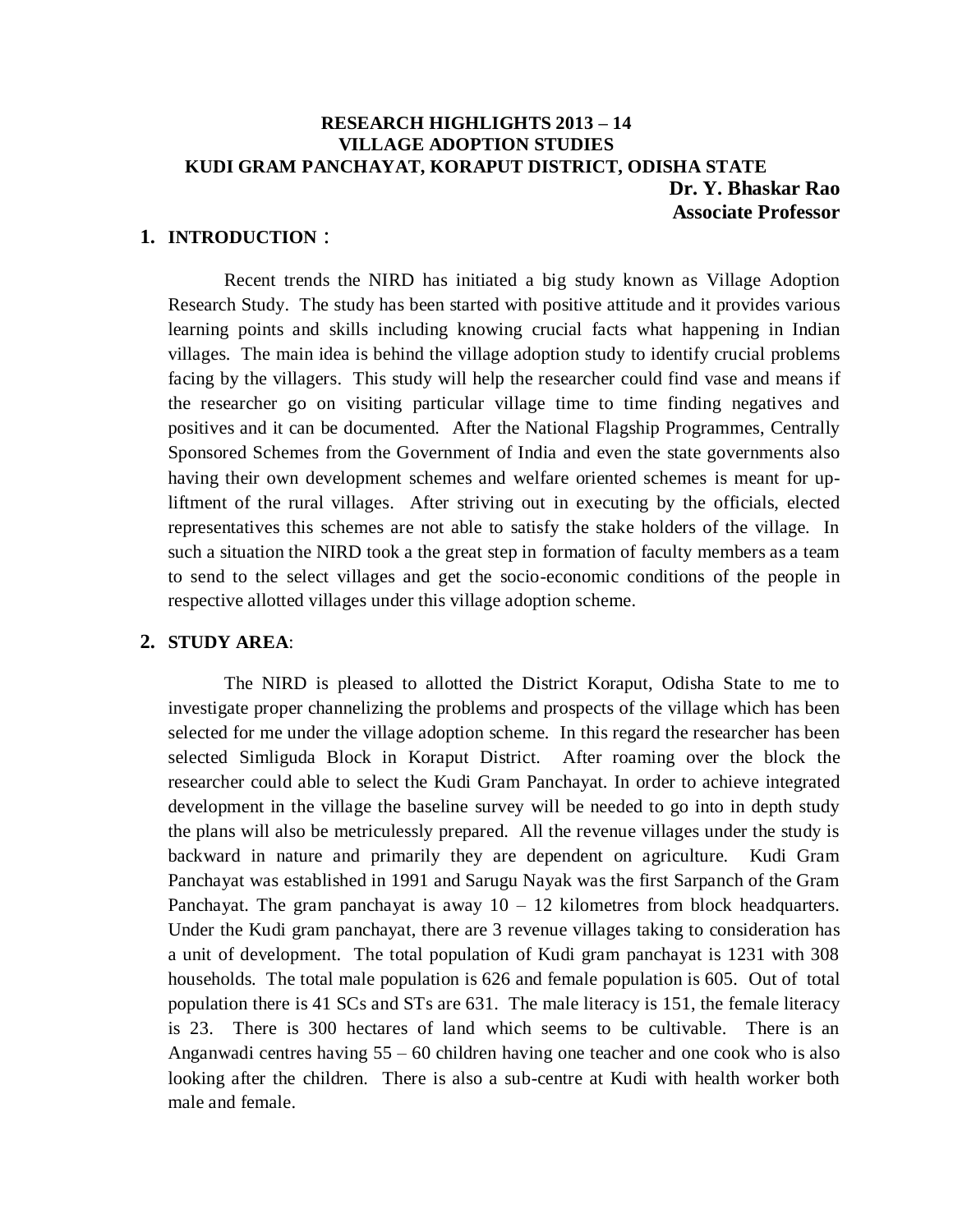#### **3. METHODOLOGY ADOPTED**

A multi stage mixed methodology has been designed for this particular action oriented research study. The criteria for the selection of district, block and gram panchayat is based on its backwardness and it falls under Left Wing Extremist (LWE). The methodology that has been adopted under this Village Adoption Action Research for looking into several dimensions and interventions to understand the socio-economic culture of the village. The researcher will also examine the community participation, how it could be mobilized for effective participation in the village development and decision making. In the village majority of the people use to participate themselves in Gram Sabha and discuss their problems, priorities and selection of development schemes and welfare schemes for the benefit of that particular revenue village. There are 3 revenue villages in Kudi Gram Panchayat sometimes the planning process will be started from the revenue village. In other way 3 revenue villages are able to come together at one point and participate in Gram Sabha after that the gram panchayat can implement their aspects. Under the study, the secondary data and primary data has been collected from the village as well as district and block level for the purpose of primary data a typical questionnaire and check list will be prepared, this can be distributed among the officials of PRIs, elected representatives of PRIs and stakeholders of village.

### **4. INTERVENTIONS MADE:**

After selecting of the village the researcher was taken around of walking into the village for the purpose of getting firsthand knowledge about the village and its surroundings looking at available facilities in the village. After completion of thoroughly visit of the village the researcher come to understand that whatever prevailing problems that can be documented. The next phase there was a possibility to organise Focused Group Discussions (FGDs) mean to say that to interact and find out group dynamics, group perceptions and group revealed their problems and prospects will also be documented.

Under the second phase interacting with gram panchayat officials like Secretary, Rozgar Sevak, Technical Assistant, Field Assistant and Computer Assistant who is working in that particular gram panchayat. This will help researcher to illicit information like implementation of centrally sponsored schemes, state specific schemes particularly welfare schemes. The MGNREGA is being directly implemented by the gram panchayat alone with  $50 - 75$  per cent of money to be spent.

There is also need to assist the performance of self-help groups in the village there are 8 SHGs out of this 3 SHGs were defunct. The researcher was met with 8 SHGs and interacted asked about their performance and livelihoods protection from the given resources by the state government and government of India.